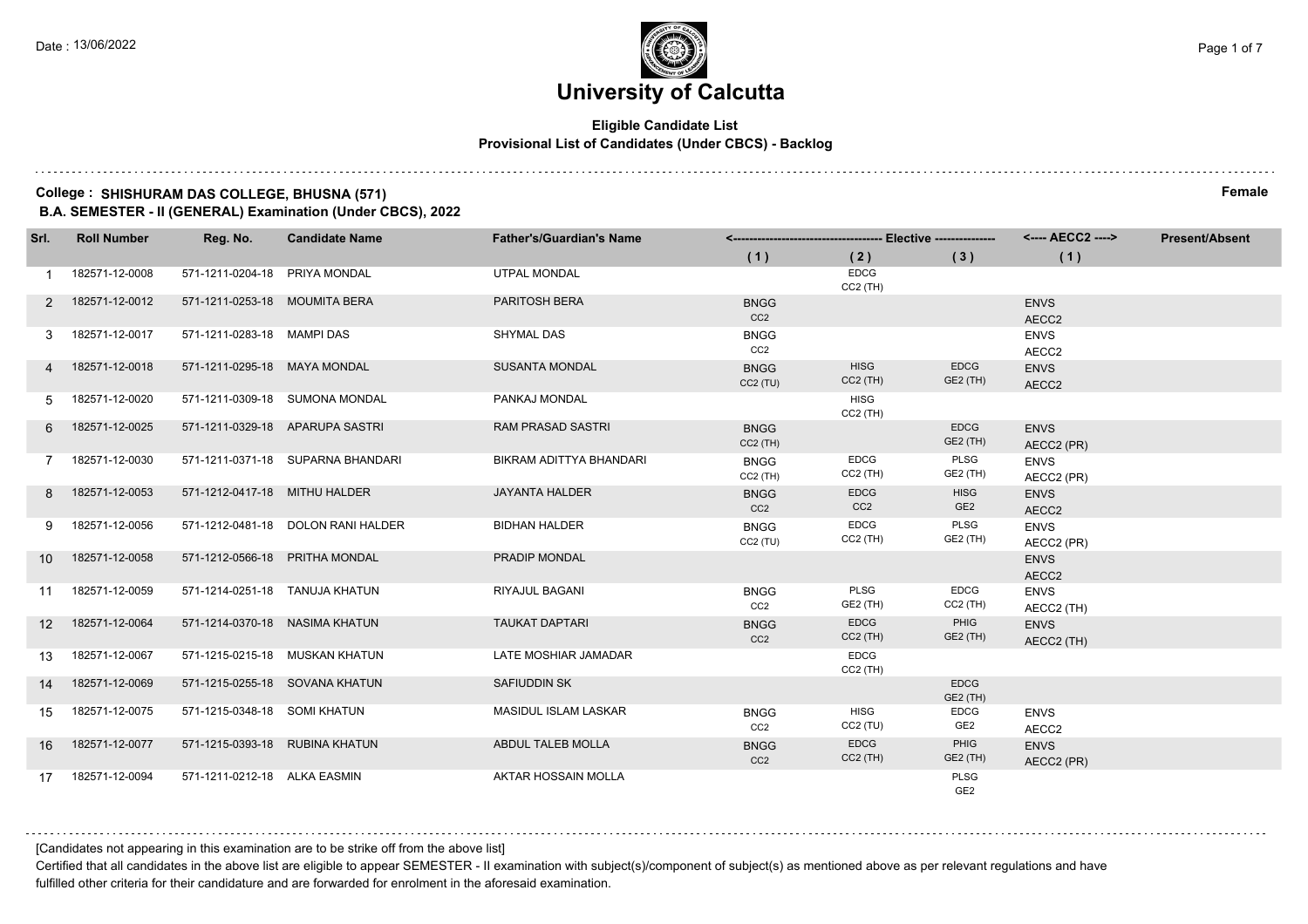## **Eligible Candidate List Provisional List of Candidates (Under CBCS) - Backlog**

## **College : SHISHURAM DAS COLLEGE, BHUSNA (571) Female B.A. SEMESTER - II (GENERAL) Examination (Under CBCS), 2022**

| Srl.      | <b>Roll Number</b> | Reg. No.                        | <b>Candidate Name</b>              | <b>Father's/Guardian's Name</b> |                                |                                |                                | <---- AECC2 ---->         | <b>Present/Absent</b> |
|-----------|--------------------|---------------------------------|------------------------------------|---------------------------------|--------------------------------|--------------------------------|--------------------------------|---------------------------|-----------------------|
|           |                    |                                 |                                    |                                 | (1)                            | (2)                            | (3)                            | (1)                       |                       |
| 18        | 182571-12-0102     | 571-1211-0285-18 REJINA KHATUN  |                                    | YAKUB KHAN                      | <b>EDCG</b><br>CC <sub>2</sub> | PLSG<br>CC <sub>2</sub>        | <b>HISG</b><br>GE <sub>2</sub> | <b>ENVS</b><br>AECC2      |                       |
| 19        | 182571-12-0106     |                                 | 571-1211-0313-18 SULASHA KHATUN    | KAZI ANISUL ISLAM               | <b>EDCG</b><br>CC <sub>2</sub> |                                |                                |                           |                       |
| <b>20</b> | 182571-12-0117     | 571-1211-0462-18 SIDDIKA KHATUN |                                    | SAIFULLA DAPTORY                | <b>EDCG</b><br>$CC2$ (TH)      | <b>PLSG</b><br>$CC2$ (TH)      | <b>HISG</b><br><b>GE2 (TH)</b> | <b>ENVS</b><br>AECC2 (TH) |                       |
| 21        | 182571-12-0132     |                                 | 571-1212-0289-18 MADHUSHREE HALDER | SUBHAS CHANDRA HALDER           | <b>EDCG</b><br>$CC2$ (TH)      | <b>HISG</b><br>CC2 (TH)        | PLSG<br>GE2 (TH)               | <b>ENVS</b><br>AECC2 (TH) |                       |
| 22        | 182571-12-0133     |                                 | 571-1212-0319-18 MANOSI MONDAL     | <b>SWAPAN MONDAL</b>            | <b>EDCG</b><br>$CC2$ (TH)      | <b>PLSG</b><br>$CC2$ (TH)      | <b>HISG</b><br><b>GE2 (TH)</b> | <b>ENVS</b><br>AECC2 (PR) |                       |
| 23        | 182571-12-0134     |                                 | 571-1212-0381-18 PRITILATA MONDAL  | <b>DIPAK MONDAL</b>             | <b>EDCG</b><br>$CC2$ (TH)      | <b>HISG</b><br>$CC2$ (TH)      | <b>PLSG</b><br>GE2 (TH)        |                           |                       |
| 24        | 182571-12-0138     | 571-1212-0526-18 MEGHA RANA     |                                    | <b>SANJIB RANA</b>              | <b>EDCG</b><br>CC <sub>2</sub> | <b>PLSG</b><br>GE <sub>2</sub> | <b>BNGG</b><br>CC <sub>2</sub> | <b>ENVS</b><br>AECC2      |                       |
| 25        | 182571-12-0139     | 571-1212-0527-18 PUJA SARDAR    |                                    | LATE ASHOK SARDAR               | <b>EDCG</b><br>$CC2$ (TH)      | PLSG<br>GE2 (TH)               |                                | <b>ENVS</b><br>AECC2 (TH) |                       |
| 26        | 182571-12-0143     | 571-1212-0564-18 SUMA MONDAL    |                                    | <b>DIPU MONDAL</b>              |                                |                                |                                | <b>ENVS</b><br>AECC2      |                       |
| 27        | 182571-12-0153     |                                 | 571-1214-0547-18 SABANA KHATUN     | AYUB ALI KHAN                   | <b>EDCG</b><br>$CC2$ (TH)      | PHIG<br>GE2 (TU)               |                                | <b>ENVS</b><br>AECC2 (PR) |                       |
| 28        | 182571-12-0155     | 571-1215-0202-18 SONALI KHATUN  |                                    | ABDUL HAMID GAYEN               |                                |                                | <b>PLSG</b><br>GE <sub>2</sub> |                           |                       |
| 29        | 182571-12-0157     | 571-1215-0209-18 JINNA KHATUN   |                                    | <b>HABIBUR MOLLA</b>            | <b>EDCG</b><br>$CC2$ (TH)      | <b>HISG</b><br>$CC2$ (TH)      | <b>PLSG</b><br>GE2 (TH)        | <b>ENVS</b><br>AECC2 (TH) |                       |
| 30        | 182571-12-0159     |                                 | 571-1215-0243-18 RABEYA SULTANA    | <b>MOSTAKIN LASKAR</b>          | <b>EDCG</b><br>$CC2$ (TH)      | <b>PLSG</b><br>$CC2$ (TH)      | <b>HISG</b><br>GE2 (TH)        |                           |                       |
| 31        | 182571-12-0166     | 571-1215-0383-18 NILUFA KHATUN  |                                    | <b>KHAYRUL MOLLA</b>            | <b>EDCG</b><br>$CC2$ (TH)      | PHIG<br>CC <sub>2</sub>        | <b>HISG</b><br>GE2 (TH)        | <b>ENVS</b><br>AECC2      |                       |
| 32        | 182571-12-0167     | 571-1215-0384-18 TUHINA KHATUN  |                                    | <b>TOYEBUR SK</b>               | <b>EDCG</b><br>$CC2$ (TH)      | PHIG<br>$CC2$ (TH)             | <b>HISG</b><br><b>GE2 (TH)</b> | <b>ENVS</b><br>AECC2 (PR) |                       |
| 33        | 182571-12-0176     |                                 | 571-1215-0465-18 MORIAM KHATUN     | MONSUR ALI JAMADER              | <b>EDCG</b><br>$CC2$ (TH)      | <b>HISG</b><br>$CC2$ (TH)      | PLSG<br>GE2 (TH)               |                           |                       |
| 34        | 182571-12-0185     | 571-1211-0228-18 JHUMA JANA     |                                    | RABINDRANATH JANA               | <b>HISG</b><br>$CC2$ (TH)      | <b>EDCG</b><br>$CC2$ (TH)      | PLSG<br><b>GE2 (TH)</b>        | <b>ENVS</b><br>AECC2      |                       |
|           |                    |                                 |                                    |                                 |                                |                                |                                |                           |                       |

[Candidates not appearing in this examination are to be strike off from the above list]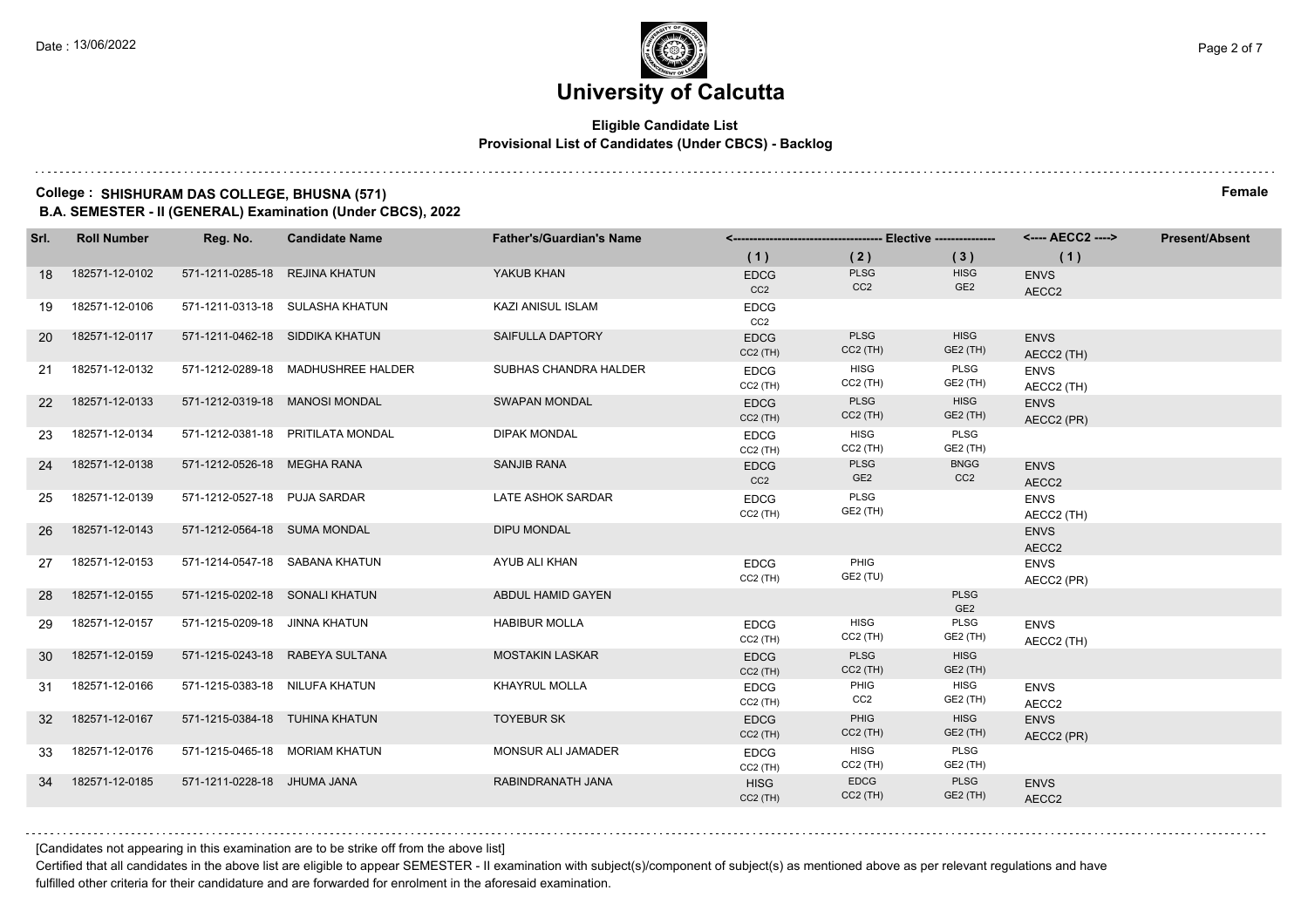## **Eligible Candidate List Provisional List of Candidates (Under CBCS) - Backlog**

## **College : SHISHURAM DAS COLLEGE, BHUSNA (571) Female**

**B.A. SEMESTER - II (GENERAL) Examination (Under CBCS), 2022**

| Srl. | <b>Roll Number</b> | Reg. No.                       | <b>Candidate Name</b>              | <b>Father's/Guardian's Name</b> |                                |                           | <---- AECC2 ---->              | <b>Present/Absent</b>     |  |
|------|--------------------|--------------------------------|------------------------------------|---------------------------------|--------------------------------|---------------------------|--------------------------------|---------------------------|--|
|      |                    |                                |                                    |                                 | (1)                            | (2)                       | (3)                            | (1)                       |  |
| 35   | 182571-12-0186     | 571-1211-0263-18 PAYEL RAJ     |                                    | <b>SATUL RAJ</b>                |                                |                           | EDCG<br><b>GE2 (TH)</b>        | <b>ENVS</b><br>AECC2      |  |
| 36   | 182571-12-0191     |                                | 571-1212-0222-18 ANAMIKA MONDAL    | <b>ASHUTOSH MONDAL</b>          | <b>HISG</b><br>$CC2$ (TH)      | <b>PLSG</b><br>$CC2$ (TH) | <b>EDCG</b><br>GE2 (TH)        |                           |  |
| 37   | 182571-12-0197     | 571-1214-0279-18 SARIFA KHATUN |                                    | SAFI ALAM KHAN                  | <b>HISG</b><br>GE2 (TH)        |                           | PLSG<br>$CC2$ (TH)             | <b>ENVS</b><br>AECC2 (PR) |  |
| 38   | 182571-12-0199     |                                | 571-1215-0195-18 SARBINA KHATUN    | SAROYAR SEKH                    | <b>HISG</b><br>$CC2$ (TH)      | <b>EDCG</b><br>$CC2$ (TH) | PLSG<br>GE2 (TH)               |                           |  |
| 39   | 182571-12-0204     |                                | 571-1215-0341-18 NAFISHA SULTANA   | SOUD HOSSAIN                    | <b>HISG</b><br>$CC2$ (TH)      | EDCG<br>$CC2$ (TH)        | PLSG<br><b>GE2 (TH)</b>        | <b>ENVS</b><br>AECC2 (PR) |  |
| 40   | 182571-12-0206     |                                | 571-1215-0361-18 TUHINA KHATUN     | LATE ABU GAFFAR LASKAR          | <b>HISG</b><br>$CC2$ (TH)      | PLSG<br>$CC2$ (TH)        | <b>EDCG</b><br>GE2 (TH)        |                           |  |
| 41   | 182571-12-0215     | 571-1215-0530-18 ATEFA KHATUN  |                                    | ABDUL MUNNA MOLLICK             |                                | EDCG<br>$CC2$ (TH)        |                                | <b>ENVS</b><br>AECC2      |  |
| 42   | 182571-12-0218     | 571-1211-0365-18 PRIYA KANTAL  |                                    | <b>TUFAN KANTAL</b>             |                                | <b>BNGG</b><br>$CC2$ (TH) | <b>PLSG</b><br>GE2 (TH)        |                           |  |
| 43   | 182571-12-0222     | 571-1215-0485-18 SABINA KHATUN |                                    | <b>SAIDUL MOLLA</b>             |                                | PLSG<br>$CC2$ (TH)        |                                | <b>ENVS</b><br>AECC2 (PR) |  |
| 44   | 182571-12-0225     | 571-1211-0270-18 SOMA MONDAL   |                                    | <b>SANAT MONDAL</b>             | <b>PHIG</b><br>$CC2$ (TH)      | <b>EDCG</b><br>$CC2$ (TH) | <b>HISG</b><br><b>GE2 (TH)</b> | <b>ENVS</b><br>AECC2      |  |
| 45   | 182571-12-0226     | 571-1211-0466-18 RUPA KAYAL    |                                    | <b>ANUP KAYAL</b>               |                                |                           | <b>EDCG</b><br><b>GE2 (TH)</b> |                           |  |
| 46   | 182571-12-0239     | 571-1211-0257-18 TITHI PAIK    |                                    | <b>BILAS PAIK</b>               |                                | <b>EDCG</b><br>$CC2$ (TH) |                                |                           |  |
| 47   | 182571-12-0241     |                                | 571-1211-0343-18 SABERA KHATUN     | <b>MOHASIN SK</b>               | <b>PLSG</b><br>$CC2$ (TH)      | <b>HISG</b><br>CC2 (TH)   | <b>EDCG</b><br><b>GE2 (TH)</b> |                           |  |
| 48   | 182571-12-0245     | 571-1211-0444-18 ANJALI DUTTA  |                                    | <b>BAPI DUTTA</b>               | <b>PLSG</b><br>$CC2$ (TH)      | <b>EDCG</b><br>$CC2$ (TH) |                                | <b>ENVS</b><br>AECC2 (PR) |  |
| 49   | 182571-12-0246     | 571-1211-0445-18 SHREEMA DAS   |                                    | <b>BIDUR DAS</b>                | <b>PLSG</b><br>CC <sub>2</sub> | EDCG<br>CC2               | <b>HISG</b><br>GE <sub>2</sub> | <b>ENVS</b><br>AECC2 (PR) |  |
| 50   | 182571-12-0248     |                                | 571-1211-0531-18 AFSANA KHATUN     | ANOWAR HOSSAIN MOLLA            | <b>PLSG</b><br>$CC2$ (TH)      | <b>HISG</b><br>GE2 (TH)   | <b>BNGG</b><br>CC <sub>2</sub> | <b>ENVS</b><br>AECC2 (TH) |  |
| -51  | 182571-12-0254     |                                | 571-1215-0192-18 PARVINA KHATUN    | <b>GIYASUDDIN JAMADAR</b>       | <b>PLSG</b><br>$CC2$ (TH)      | EDCG<br>$CC2$ (TH)        | <b>HISG</b><br><b>GE2 (TH)</b> |                           |  |
| 52   | 182571-12-0287     |                                | 571-1211-0610-18 BAYSHALI UPADHYAY | .SAMBITANANDA UPADHYAY          |                                | <b>EDCG</b><br>$CC2$ (TH) | PLSG<br>GE2 (TH)               |                           |  |
|      |                    |                                |                                    |                                 |                                |                           |                                |                           |  |

[Candidates not appearing in this examination are to be strike off from the above list]

Certified that all candidates in the above list are eligible to appear SEMESTER - II examination with subject(s)/component of subject(s) as mentioned above as per relevant regulations and have fulfilled other criteria for their candidature and are forwarded for enrolment in the aforesaid examination.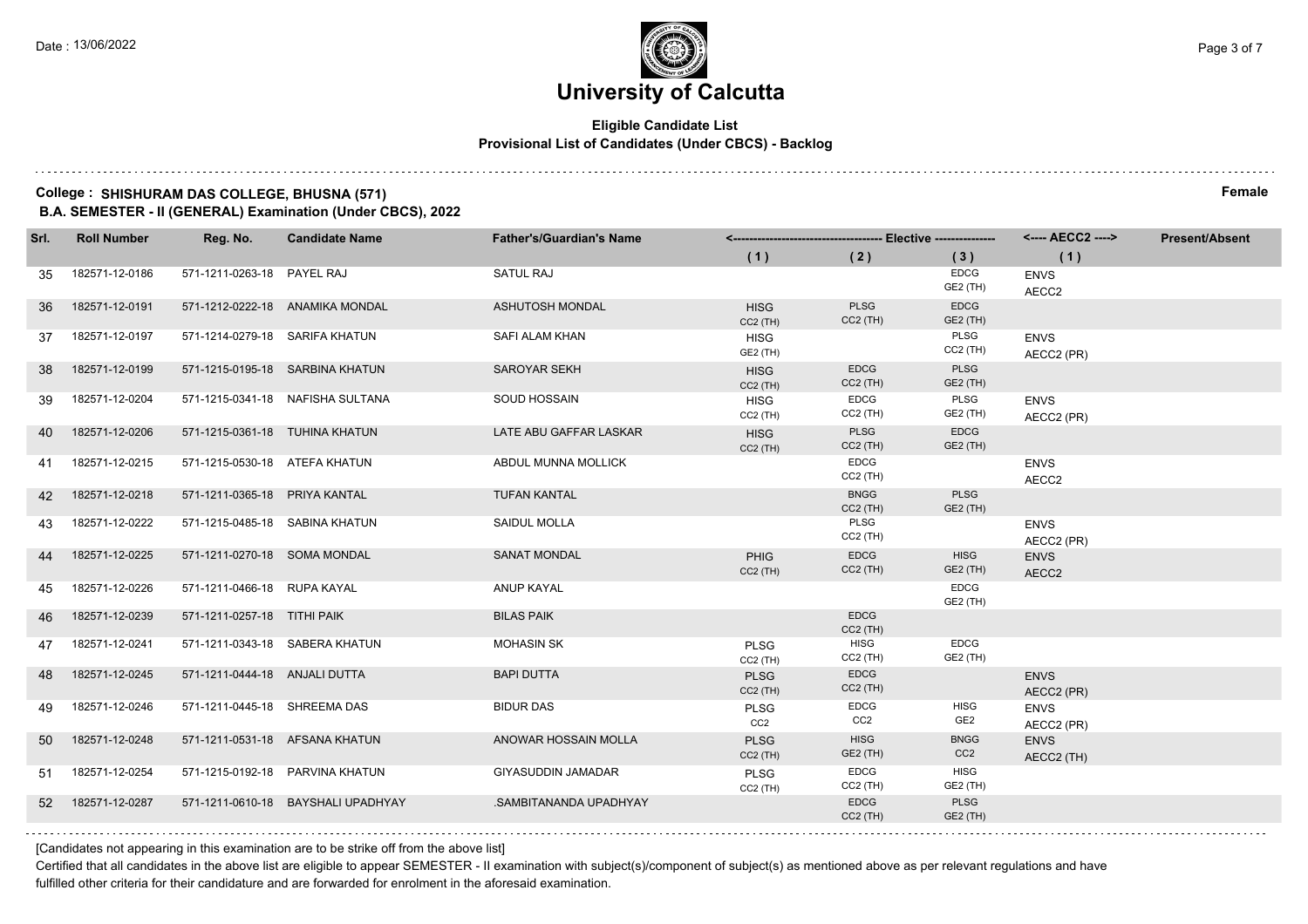## **Eligible Candidate List Provisional List of Candidates (Under CBCS) - Backlog**

## **College : SHISHURAM DAS COLLEGE, BHUSNA (571) Female**

**B.A. SEMESTER - II (GENERAL) Examination (Under CBCS), 2022**

| Srl. | <b>Roll Number</b> | Reg. No.                       | <b>Candidate Name</b>             | <b>Father's/Guardian's Name</b> |                                |                                | <---- AECC2 ---->              | <b>Present/Absent</b>     |  |
|------|--------------------|--------------------------------|-----------------------------------|---------------------------------|--------------------------------|--------------------------------|--------------------------------|---------------------------|--|
|      |                    |                                |                                   |                                 | (1)                            | (2)                            | (3)                            | (1)                       |  |
| 53   | 182571-12-0288     |                                | 571-1212-0556-18 SOUMITA CHAPADAR | UTTAM CHAPADAR                  | PHIG<br>CC <sub>2</sub>        | <b>BNGG</b><br>CC <sub>2</sub> | <b>EDCG</b><br>GE <sub>2</sub> | <b>ENVS</b><br>AECC2      |  |
| 54   | 182710-12-0005     | 571-1211-0605-18 RUBINA KHATUN |                                   | <b>ZAHIDAN PAIK</b>             | <b>EDCG</b><br>$CC2$ (TH)      | <b>PLSG</b><br>GE2 (TH)        | <b>BNGG</b><br>CC <sub>2</sub> | <b>ENVS</b><br>AECC2 (PR) |  |
| 55   | 182710-12-0013     | 571-1215-0591-18 SALMA KHATUN  |                                   | <b>SALAM MOLLA</b>              | <b>PLSG</b><br>$CC2$ (TH)      | <b>HISG</b><br>GE2 (TH)        | <b>BNGG</b><br>CC <sub>2</sub> |                           |  |
| 56   | 182710-12-0014     |                                | 571-1215-0603-18 SAGUPTA RIJUANA  | ABUBAKKAR LASKAR                | <b>PLSG</b><br>$CC2$ (TH)      | <b>EDCG</b><br>GE2 (TH)        | <b>BNGG</b><br>$CC2$ (TH)      |                           |  |
| 57   | 192571-12-0010     |                                | 571-1211-0185-19 BAISHAKHI MONDAL | PROSHANTA MONDAL                |                                |                                |                                |                           |  |
| 58   | 192571-12-0012     | 571-1211-0190-19 PRIYA KAYAL   |                                   | <b>AMAY KAYAL</b>               | <b>BNGG</b><br>CC2             | <b>EDCG</b><br>CC <sub>2</sub> |                                |                           |  |
| 59   | 192571-12-0091     | 571-1211-0205-19 SUDESNA BARUI |                                   | PARTHA BARUI                    | <b>EDCG</b><br>CC <sub>2</sub> |                                |                                | <b>ENVS</b><br>AECC2      |  |
| 60   | 192571-12-0092     |                                | 571-1211-0206-19 MADHUMITA JANA   | JAGABANDHU JANA                 |                                |                                |                                |                           |  |
| 61   | 192571-12-0102     | 571-1211-0261-19 BEGAM KHATUN  |                                   | <b>MIRJAN MOLLA</b>             | <b>EDCG</b><br>CC <sub>2</sub> |                                |                                |                           |  |
| 62   | 192571-12-0129     | 571-1211-0412-19 SAKILA KHATUN |                                   | YASIN SK                        | <b>EDCG</b><br>CC <sub>2</sub> | <b>HISG</b><br>$CC2$ (TU)      |                                | <b>ENVS</b><br>AECC2      |  |
| 63   | 192571-12-0136     |                                | 571-1211-0470-19 MAHAMUDA KHATUN  | <b>LATE ISRAIL MOLLA</b>        |                                |                                |                                | <b>ENVS</b><br>AECC2      |  |
| 64   | 192571-12-0139     | 571-1211-0486-19 UMA BERA      |                                   | PANCHU BERA                     | <b>EDCG</b><br>CC <sub>2</sub> |                                |                                | <b>ENVS</b><br>AECC2      |  |
| 65   | 192571-12-0167     | 571-1212-0350-19 KABERI MONDAL |                                   | <b>TAPAN MONDAL</b>             | <b>EDCG</b><br>CC2             |                                |                                | <b>ENVS</b><br>AECC2      |  |
| 66   | 192571-12-0189     | 571-1212-0540-19 MONIKA KANTAL |                                   | PANCHURAM KANTAL                | <b>EDCG</b><br>CC <sub>2</sub> |                                |                                |                           |  |
| 67   | 192571-12-0233     | 571-1215-0291-19 ARJINA KHATUN |                                   | <b>AZAD LASKAR</b>              |                                |                                |                                |                           |  |
| 68   | 192571-12-0247     |                                | 571-1215-0401-19 SOHANA KHATUN    | ANOWAR HOSSAIN MOLLA            |                                |                                |                                |                           |  |
| 69   | 192571-12-0259     |                                | 571-1215-0471-19 TASMINA KHATUN   | <b>SAIDUL MOLLICK</b>           | <b>EDCG</b><br>CC <sub>2</sub> | <b>HISG</b><br>$CC2$ (TU)      |                                | <b>ENVS</b><br>AECC2      |  |
| 70   | 192571-12-0267     | 571-1215-0530-19 RUBINA KHATUN |                                   | <b>HASAN ZAMADAR</b>            | <b>EDCG</b><br>CC <sub>2</sub> |                                |                                | <b>ENVS</b><br>AECC2      |  |
|      |                    |                                |                                   |                                 |                                |                                |                                |                           |  |

[Candidates not appearing in this examination are to be strike off from the above list]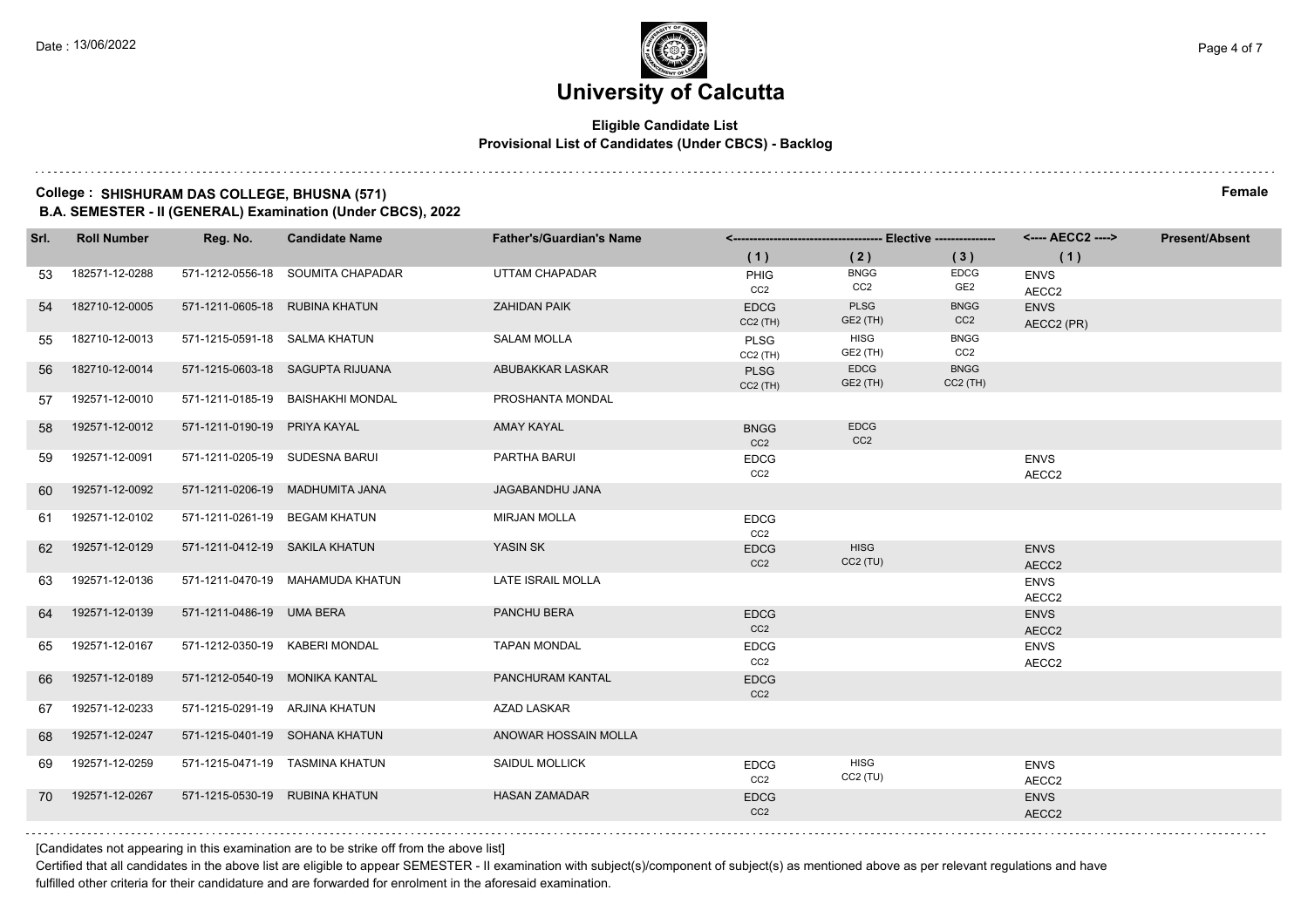## **Eligible Candidate List Provisional List of Candidates (Under CBCS) - Backlog**

### **College : SHISHURAM DAS COLLEGE, BHUSNA (571) Female B.A. SEMESTER - II (GENERAL) Examination (Under CBCS), 2022**

| Srl. | <b>Roll Number</b> | Reg. No.                         | <b>Candidate Name</b>               | <b>Father's/Guardian's Name</b> |                 |     |                         | <---- AECC2 ---->    | <b>Present/Absent</b> |
|------|--------------------|----------------------------------|-------------------------------------|---------------------------------|-----------------|-----|-------------------------|----------------------|-----------------------|
|      |                    |                                  |                                     |                                 | (1)             | (2) | (3)                     | (1)                  |                       |
| 71   | 192571-12-0278     | 571-1211-0221-19 SAMIMA KHATUN   |                                     | <b>SALIN GAZI</b>               | PEDG            |     |                         | <b>ENVS</b>          |                       |
|      |                    |                                  |                                     |                                 | CC2             |     |                         | AECC2                |                       |
| 72   | 192571-12-0280     | 571-1211-0325-19 RIYA BERA       |                                     | DUDH KUMAR BERA                 | <b>PEDG</b>     |     |                         | <b>ENVS</b>          |                       |
|      |                    |                                  |                                     |                                 | CC <sub>2</sub> |     |                         | AECC2                |                       |
| 73   | 202571-12-0038     | 571-1211-0274-20 BANANI HALDER   |                                     | PRADIP HALDER                   |                 |     | <b>PLSG</b><br>GE2 (TH) | <b>ENVS</b>          |                       |
|      |                    |                                  |                                     |                                 |                 |     |                         | AECC2                |                       |
| 74   | 202571-12-0039     | 571-1211-0275-20 RIYA DAS        |                                     | RAMPADA DAS                     |                 |     | <b>PLSG</b><br>GE2 (TH) | <b>ENVS</b>          |                       |
| 75   | 202571-12-0052     | 571-1211-0310-20 SABERA KHATUN   |                                     | SAIFUDDIN KHAN                  |                 |     | PLSG                    | AECC2                |                       |
|      |                    |                                  |                                     |                                 |                 |     | GE2 (TH)                | <b>ENVS</b><br>AECC2 |                       |
| 76   | 202571-12-0055     |                                  | 571-1211-0320-20 NASMINA KHATUN     | <b>NAJIM UDDIN MOLLA</b>        |                 |     | <b>PLSG</b>             |                      |                       |
|      |                    |                                  |                                     |                                 |                 |     | GE2 (TU)                |                      |                       |
| 77   | 202571-12-0123     | 571-1211-0517-20 AKHERA KHATUN   |                                     | LATE ABUL KALAM SK              |                 |     | <b>PLSG</b>             | <b>ENVS</b>          |                       |
|      |                    |                                  |                                     |                                 |                 |     | GE <sub>2</sub>         | AECC2                |                       |
| 78   | 202571-12-0141     | 571-1212-0150-20 TRISHNA DAS     |                                     | <b>GOLOK DAS</b>                |                 |     | <b>PLSG</b>             | <b>ENVS</b>          |                       |
|      |                    |                                  |                                     |                                 |                 |     | GE <sub>2</sub>         | AECC2                |                       |
| 79   | 202571-12-0144     | 571-1212-0166-20 SUDIPA DAS      |                                     | <b>SANTOSH DAS</b>              |                 |     | PHIG<br>GE <sub>2</sub> | <b>ENVS</b>          |                       |
|      |                    |                                  |                                     |                                 |                 |     | <b>PLSG</b>             | AECC2                |                       |
| 80   | 202571-12-0176     | 571-1212-0428-20 BITHIKA PURKAIT |                                     | <b>FATIK PURKAIT</b>            |                 |     | GE <sub>2</sub>         |                      |                       |
| 81   | 202571-12-0182     | 571-1212-0466-20 PRITI SARDAR    |                                     | <b>KAMALESH SARDAR</b>          | <b>EDCG</b>     |     | PLSG                    |                      |                       |
|      |                    |                                  |                                     |                                 | CC2(TU)         |     | GE2 (TU)                |                      |                       |
| 82   | 202571-12-0199     |                                  | 571-1214-0242-20 SEFATUNNESA KHATUN | <b>SAJAHAN PURKAIT</b>          |                 |     | <b>PLSG</b>             | <b>ENVS</b>          |                       |
|      |                    |                                  |                                     |                                 |                 |     | GE2 (TU)                | AECC <sub>2</sub>    |                       |
| 83   | 202571-12-0205     | 571-1214-0350-20 MAJIDA KHATUN   |                                     | SAJAHAN KHAN                    |                 |     | PLSG                    | <b>ENVS</b>          |                       |
|      |                    |                                  |                                     |                                 |                 |     | GE2 (TH)                | AECC2                |                       |
| 84   | 202571-12-0224     | 571-1215-0183-20 AFRIN KHATUN    |                                     | <b>HABIB MOLLA</b>              |                 |     | PHIG<br>GF <sub>2</sub> |                      |                       |

[Candidates not appearing in this examination are to be strike off from the above list]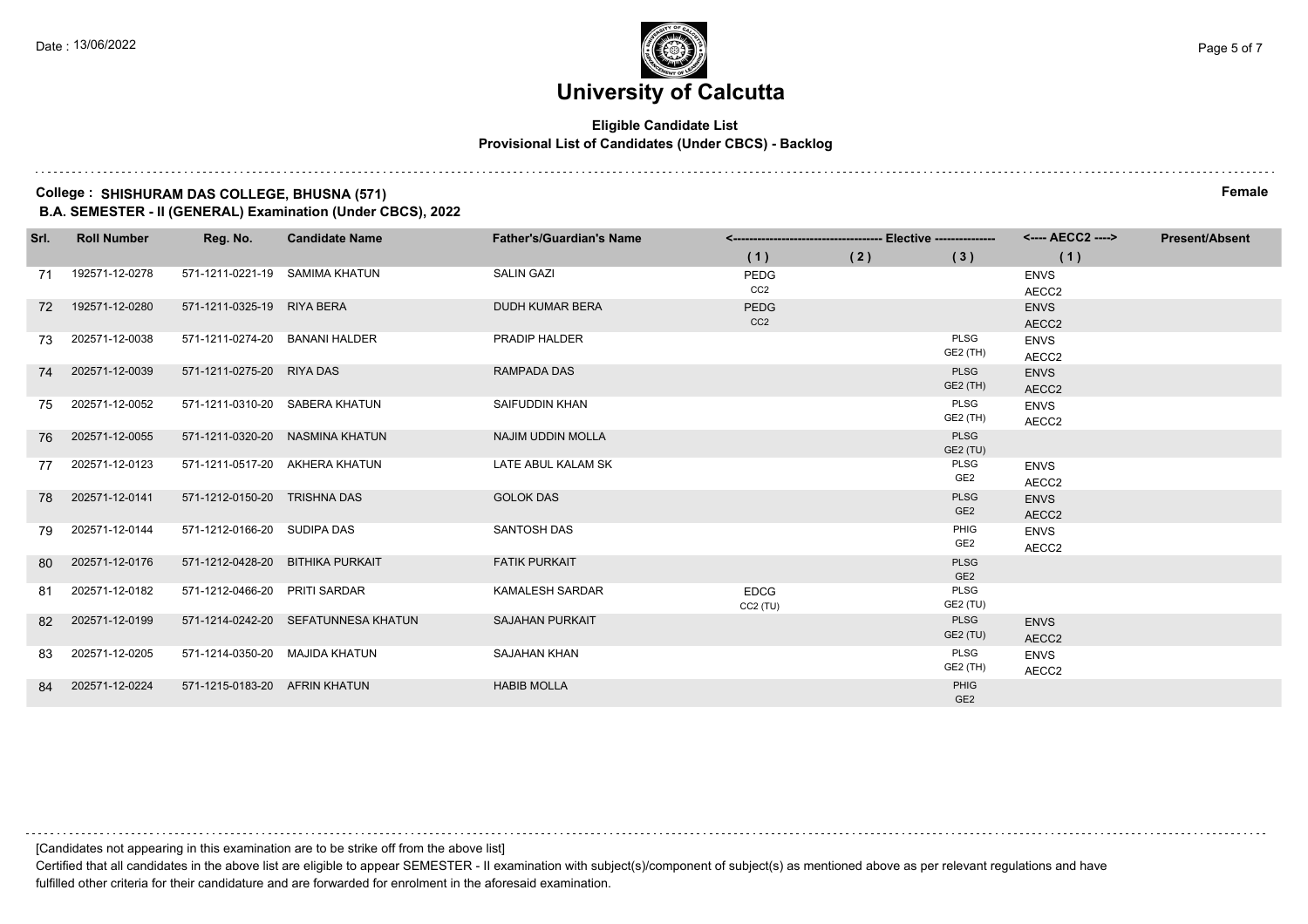## **Eligible Candidate List Provisional List of Candidates (Under CBCS) - Backlog**

## **College : SHISHURAM DAS COLLEGE, BHUSNA (571) Male**

**B.A. SEMESTER - II (GENERAL) Examination (Under CBCS), 2022**

| Srl.            | <b>Roll Number</b> | Reg. No.                      | <b>Candidate Name</b>                | <b>Father's/Guardian's Name</b> |                                |                                | <---- AECC2 ---->              | <b>Present/Absent</b>     |  |
|-----------------|--------------------|-------------------------------|--------------------------------------|---------------------------------|--------------------------------|--------------------------------|--------------------------------|---------------------------|--|
|                 |                    |                               |                                      |                                 | (1)                            | (2)                            | (3)                            | (1)                       |  |
| 1.              | 182571-22-0014     |                               | 571-1111-0250-18 PRITAM MONDAL       | <b>TAPON MONDAL</b>             |                                | <b>EDCG</b><br>CC2 (TH)        |                                |                           |  |
| 2               | 182571-22-0023     |                               | 571-1111-0457-18 KARIBULLA PALOWAN   | <b>ESRAFIL PALOWAN</b>          |                                | <b>EDCG</b><br>$CC2$ (TH)      | <b>PLSG</b><br>GE2 (TH)        | <b>ENVS</b><br>AECC2      |  |
| 3               | 182571-22-0028     | 571-1112-0240-18 AKASH MONDAL |                                      | PINTU MONDAL                    | <b>BNGG</b><br>CC2(TU)         | <b>EDCG</b><br>$CC2$ (TH)      | <b>HISG</b><br>GE2 (TH)        | <b>ENVS</b><br>AECC2 (PR) |  |
|                 | 182571-22-0043     | 571-1115-0434-18 RAJESH MOLLA |                                      | <b>KHATIB MOLLA</b>             | <b>BNGG</b><br>CC2(TU)         | <b>EDCG</b><br>$CC2$ (TH)      | <b>PLSG</b><br>GE2 (TH)        |                           |  |
| 5               | 182571-22-0052     | 571-1111-0346-18 ARIF ALI BEG |                                      | MOKAR ALI BEG                   | <b>EDCG</b><br>$CC2$ (TH)      | PHIG<br>$CC2$ (TH)             |                                | <b>ENVS</b><br>AECC2 (PR) |  |
| 6               | 182571-22-0053     |                               | 571-1111-0480-18 SARIFULLA MOLLA     | ABUL KALAM MOLLA                | <b>EDCG</b><br>$CC2$ (TH)      | <b>BNGG</b><br>$CC2$ (TH)      | <b>PLSG</b><br>GE2 (TU)        | <b>ENVS</b><br>AECC2 (PR) |  |
| 7               | 182571-22-0057     | 571-1112-0325-18 ASISH DALUI  |                                      | DUDHKUMAR DALUI                 | <b>EDCG</b><br>CC2 (TH)        |                                |                                |                           |  |
| 8               | 182571-22-0077     | 571-1112-0375-18 NAYAN DAS    |                                      | <b>NABIN DAS</b>                | <b>HISG</b><br>$CC2$ (TH)      | PEDG<br>$CC2$ (TH)             |                                | <b>ENVS</b><br>AECC2 (PR) |  |
| 9               | 182571-22-0086     | 571-1111-0317-18 BIKRAM DAS   |                                      | ARABINDA DAS                    |                                |                                |                                | <b>ENVS</b><br>AECC2 (TH) |  |
| 10 <sup>1</sup> | 182571-22-0087     |                               | 571-1111-0376-18 SAHARUK HOSSAIN SK  | <b>NUR NABI SK</b>              | <b>PEDG</b><br>$CC2$ (TH)      | <b>PLSG</b><br>$CC2$ (TH)      | <b>HISG</b><br>GE2 (TH)        | <b>ENVS</b><br>AECC2 (PR) |  |
| 11              | 182571-22-0095     |                               | 571-1111-0538-18 NURJAMAL LASKAR     | <b>AJAD LASKAR</b>              | PHIG<br>$CC2$ (TH)             | <b>EDCG</b><br>GE2 (TH)        | <b>BNGG</b><br>CC2(TU)         | <b>ENVS</b><br>AECC2      |  |
| 12 <sup>2</sup> | 182571-22-0100     |                               | 571-1111-0408-18 SYED ABDUL AKIB     | <b>SABIR ALI MIR</b>            | <b>PLSG</b><br>CC <sub>2</sub> | <b>HISG</b><br>CC <sub>2</sub> | <b>EDCG</b><br>GE <sub>2</sub> | <b>ENVS</b><br>AECC2      |  |
| 13              | 182571-22-0101     |                               | 571-1111-0426-18 SAHARUL ISLAM MOLLA | AMIR ALI MOLLA                  | PLSG<br>CC2 (TH)               |                                |                                | <b>ENVS</b><br>AECC2 (PR) |  |
| 14              | 182571-22-0105     | 571-1111-0560-18 RAHUL KAYAL  |                                      | PRODIP KAYAL                    | <b>PLSG</b><br>$CC2$ (TH)      |                                |                                |                           |  |
| 15              | 182571-22-0108     |                               | 571-1112-0382-18 TANMOY NASKAR       | <b>MAHADEB NASKAR</b>           | <b>PLSG</b><br>$CC2$ (TH)      | <b>BNGG</b><br>GE2             | PEDG<br>$CC2$ (TH)             | <b>ENVS</b><br>AECC2 (PR) |  |
| 16              | 182571-22-0119     | 571-1112-0454-18 SANDIP GAYEN |                                      | <b>SUPRAKASH GAYEN</b>          | SANG<br>$CC2$ (TH)             |                                |                                |                           |  |
| 17              | 192571-22-0002     |                               | 571-1115-0498-19 MD ABID HASAN MOLLA | <b>MD ABDUL LATIF MOLLA</b>     | <b>EDCG</b><br>CC <sub>2</sub> |                                | <b>PLSG</b><br>GE2             | <b>ENVS</b><br>AECC2      |  |

[Candidates not appearing in this examination are to be strike off from the above list]